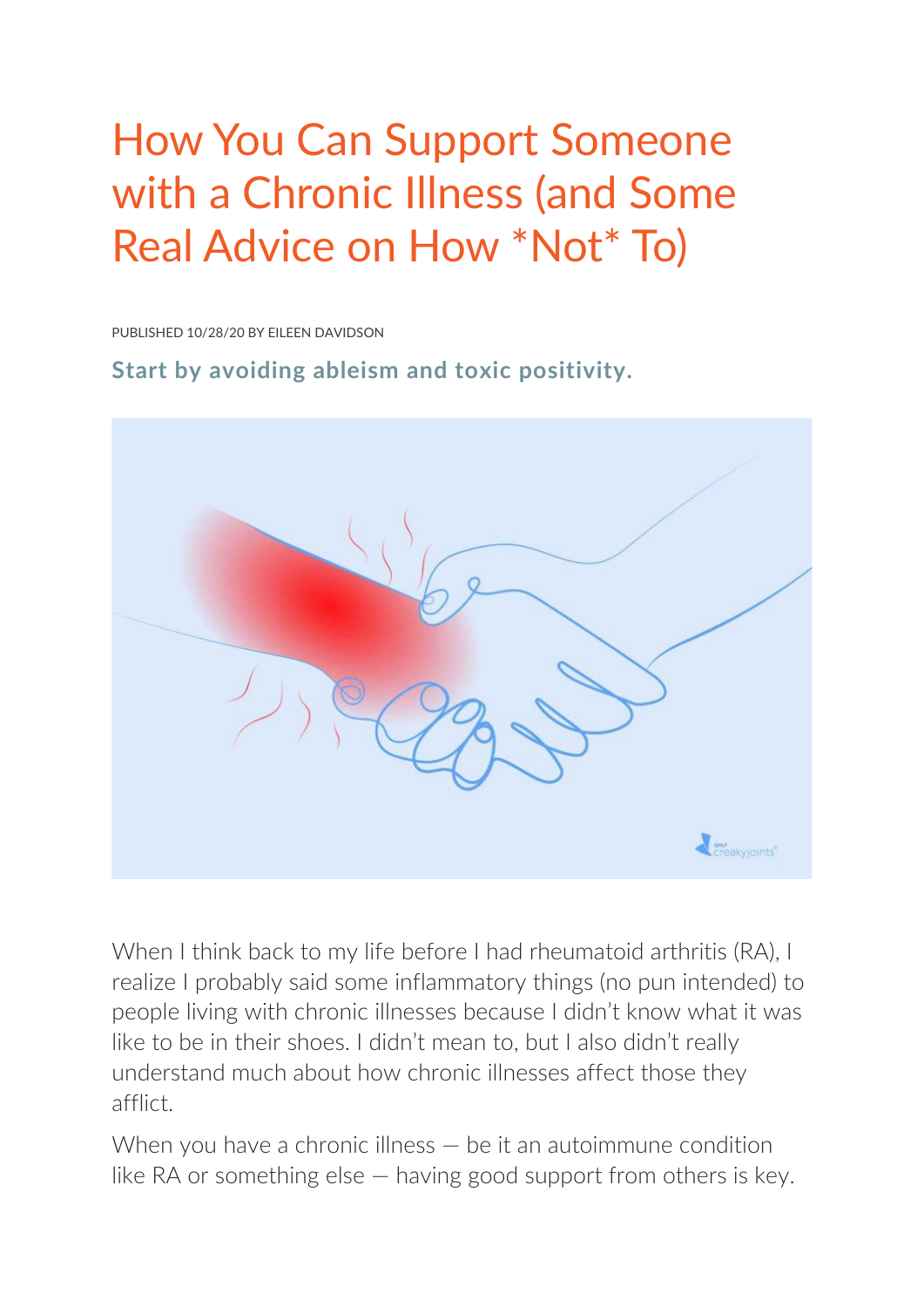People who have strong social support networks tend to do better long-term.

But how should others know how to support someone going through a challenge with their health when they don't know much about it?

Many of us chronic illness patients routinely hear bad advice or hurtful comments, even from the people closest to us. The world is full of all sorts of opinions, personalities, and attitudes. Sometimes we can't choose who's around us and sometimes we definitely don't jive. We can, however, choose to learn. We can ask ourselves, how would I want to be treated if that were happening to me?

So if you're reading this article and you have a chronic illness, well, I'm preaching to the choir. But my real hope is that chronic illness patients share this with caregivers and loved ones who genuinely want to be more involved, but maybe aren't sure what to say or do.

There are two main things you must know to best support someone with a chronic illness.

# **First, Understand Ableism and Disablism**

- **Ableism:** The practices and dominant attitudes in society that devalue and limit the potential of persons with disabilities. A set of practices and beliefs that assign inferior value (worth) to people who have developmental, emotional, physical, or psychiatric disabilities.
- **Disablism:** A set of assumptions (conscious or unconscious) and practices that promote the differential or unequal treatment of people because of actual or presumed disabilities.

Both describe forms of discrimination, but disablism is more about discriminating against people with disabilities while ableism is more about discriminating in favor of non-disabled people.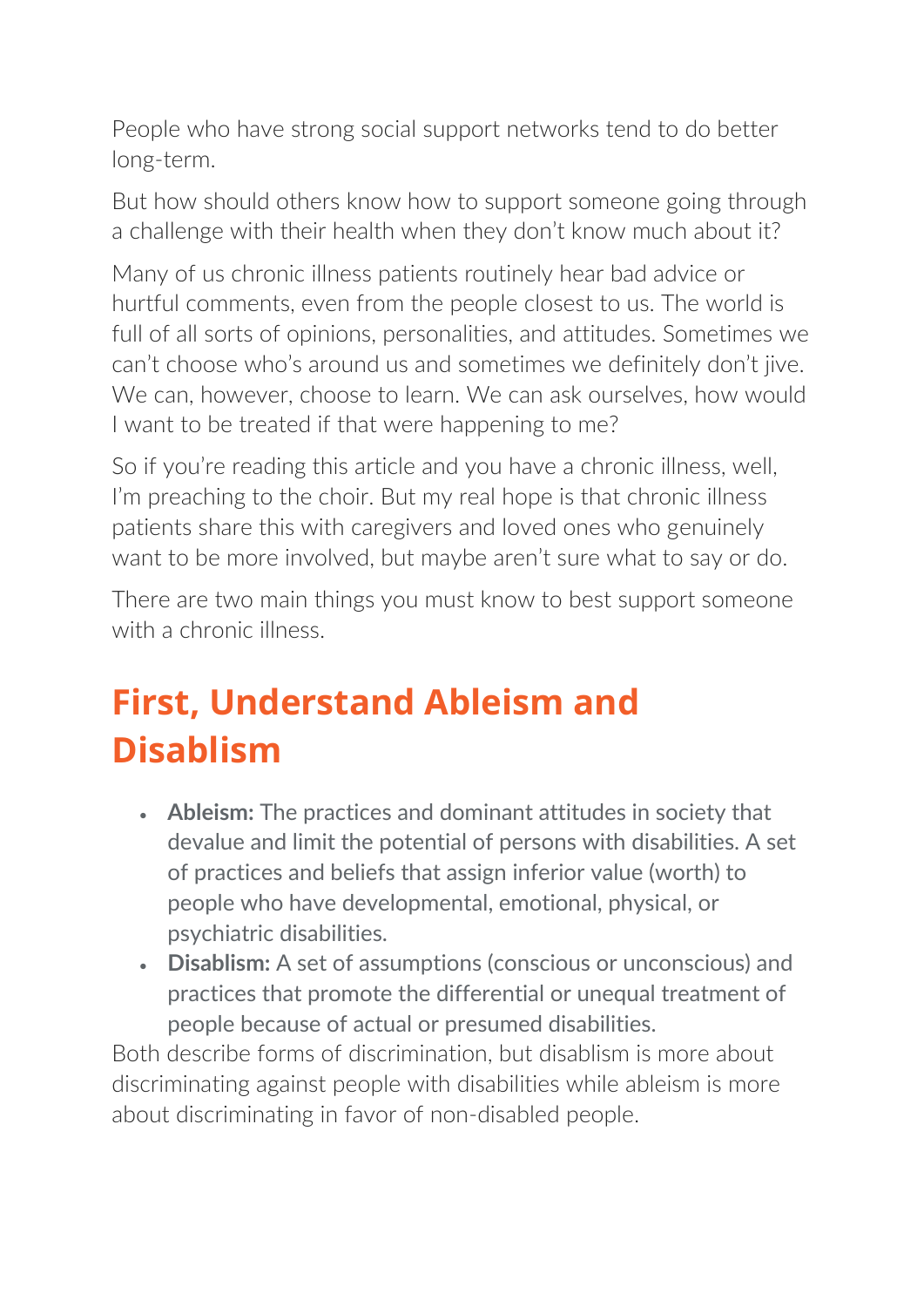Many people would swear that they're not disablist, but ableism can be more subtle and sometimes harder to recognize.

Examples of common ableist remarks:

- You're too young for that
- Just push through it
- If you just ate better / exercised more / lost weight
- You're sick because you are not positive enough
- Everyone gets tired
- Everyone gets aches and pains
- But you don't look sick

Whatever you do, don't be an ableist. Everyone's story, abilities, and limitations are different.

# **Second, Watch Out for 'Toxic Positivity'**

What is toxic positivity, exactly? Have you ever spewed some positive, fake, happy verbal diarrhea because you didn't know what else to say — and you didn't listen to what the other person was really saying? Have you ever shamed or chastised others for expressing frustration or anything other than good vibes 24/7? If so, you might be unknowingly throwing around some toxic positivity.

Examples of toxic positivity include saying things like:

- Everything happens for a reason
- What doesn't kill you makes you stronger
- You just have to think or be more positive
- You'll be fine
- You'll get over it or get used to it
- Positive vibes only
- Everything works out in the end
- Don't worry, be happy
- It could be worse
- It is what it is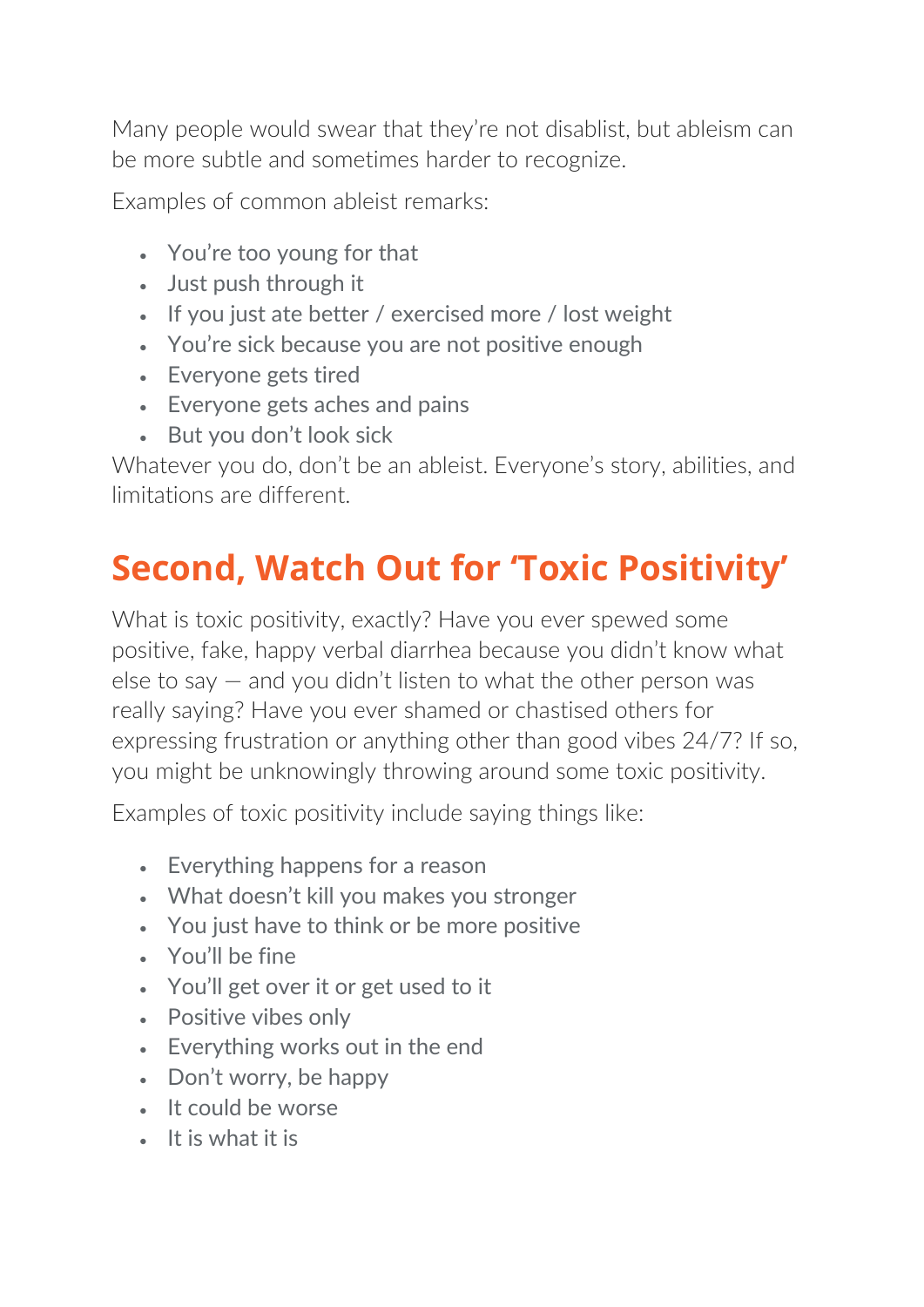I'm not saying I never look for silver linings, but there's a huge spectrum between being a Debbie Downer and a Pollyanna. Having toxic positivity as your default response to someone's situation can cause minimization, invalidation, and denial of their experiences.

By disallowing the existence of certain feelings, people with chronic illness can fall into a dark state of denial and repressed emotions. This breeds stress — and stress is not good for anyone, especially those with chronic illness.

Hint: stress = flare.

# **Some Real Advice on How to Support Someone with a Chronic Illness**

### **1. Show us compassion and empathy**

Researchers have defined compassion as the feeling that arises when you are confronted with another person's suffering and feel motivated to relieve that suffering — a desire to help.

- **Compassion is not:** Telling people to try turmeric, lose weight, exercise more, or any other unsolicited advice. Just don't — even if it comes from the goodness of your heart.
- **Compassion is:** Getting ice packs for someone, doing a difficult task that might put someone into a flare, or going out of your way to do anything that could "save some spoons." In other words, real compassion is helping and letting your actions speak louder than words. And it's OK to ask how to help if you don't know how but want to.

Also, it's OK if you can't help physically offer help. Empathy refers more generally to the ability to take the perspective of and feel the emotions of another person. When others are empathetic, it just helps us feel a little less alone.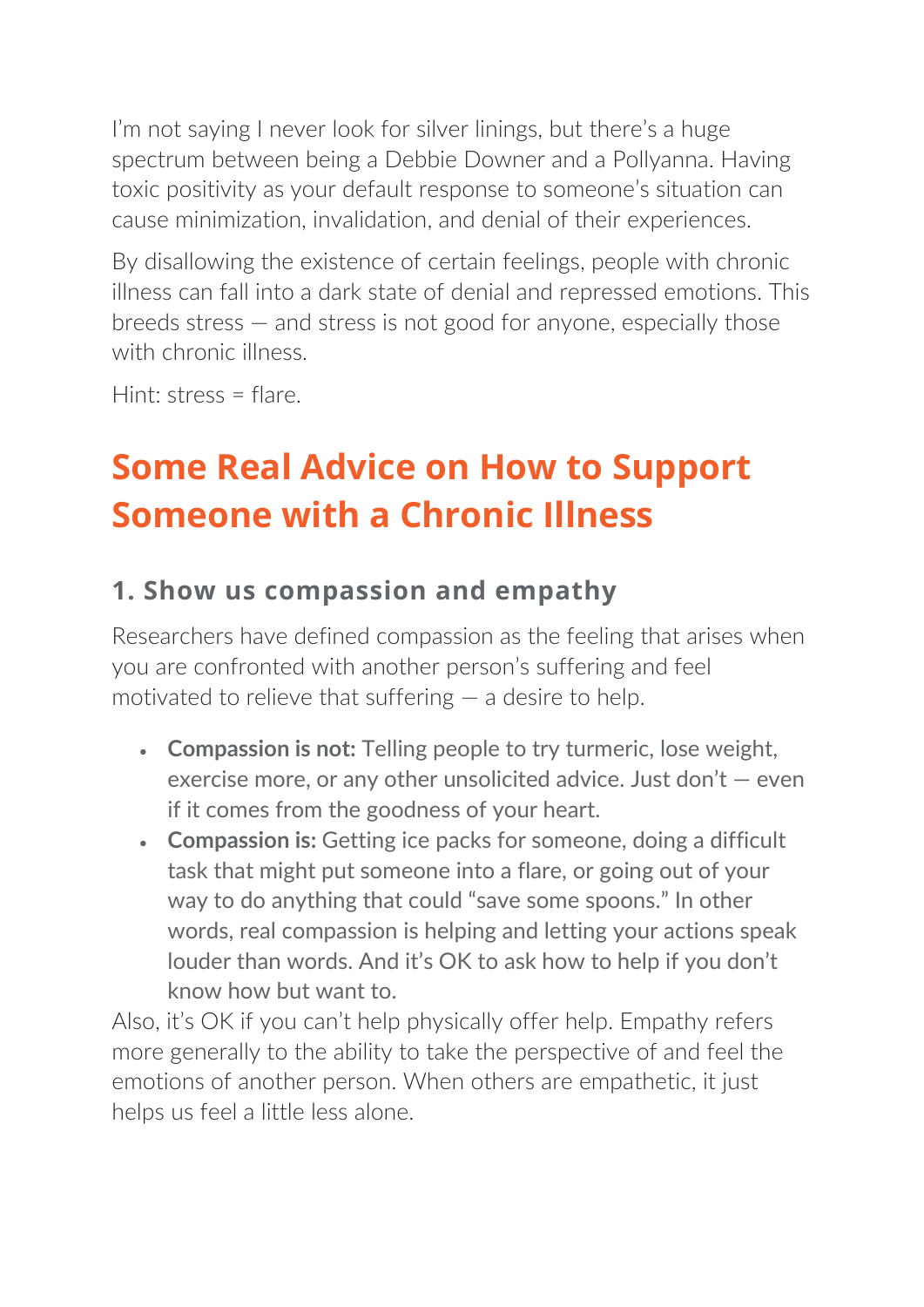- **Empathy is not**: Saying "everyone experiences aches and pains" or "everyone gets tired" or "it is what it is."
- **Empathy is**: Saying "I am sorry" or "I imagine that must be difficult to manage" or "I am here for you."

### **2. Reflect what we say and do your own research**

By this, I mean listen to what we tell you about how we're doing. Show us that you've heard how our illness impacts our lives. Look, showing you can pronounce the name of our disease correctly can sometimes go a long way. (Ankylosing spondylitis friends — am I right?)

Go one step further and research a little about our disease — a Google entry or two can go a long way in giving you a good overview. This helps because we don't have to start at square one explaining everything. Chances are, we're already exhausted and don't want to have to explain our disability over and over.

Try using our language with us:

- Do you have enough spoons for that today?
- How is your battery level today?
- What level is your pain at today?
- Did [painsomnia](http://creakyjoints.org/acr-2018/painsomnia-tips/) keep you awake last night?

Read some articles on what it's like to live with the condition from people living with the condition. You can learn a lot from the patient perspective. (Here's my POV on what it's like to [live with RA](http://creakyjoints.org/living-with-arthritis/explain-rheumatoid-arthritis-to-others/) and [with](http://creakyjoints.org/living-with-arthritis/explain-chronic-fatigue/)  [fatigue in particular.](http://creakyjoints.org/living-with-arthritis/explain-chronic-fatigue/))

### **3. Give us validation and believe in us**

Validating and believing our needs, feelings, concerns, and wants as someone with a chronic illness can help us feel a little less alone and misunderstood. Keep in mind that we often have invisible illnesses that some with stigma and misconceptions. A top issue with RA, for example, is people thinking that arthritis affects only older adults.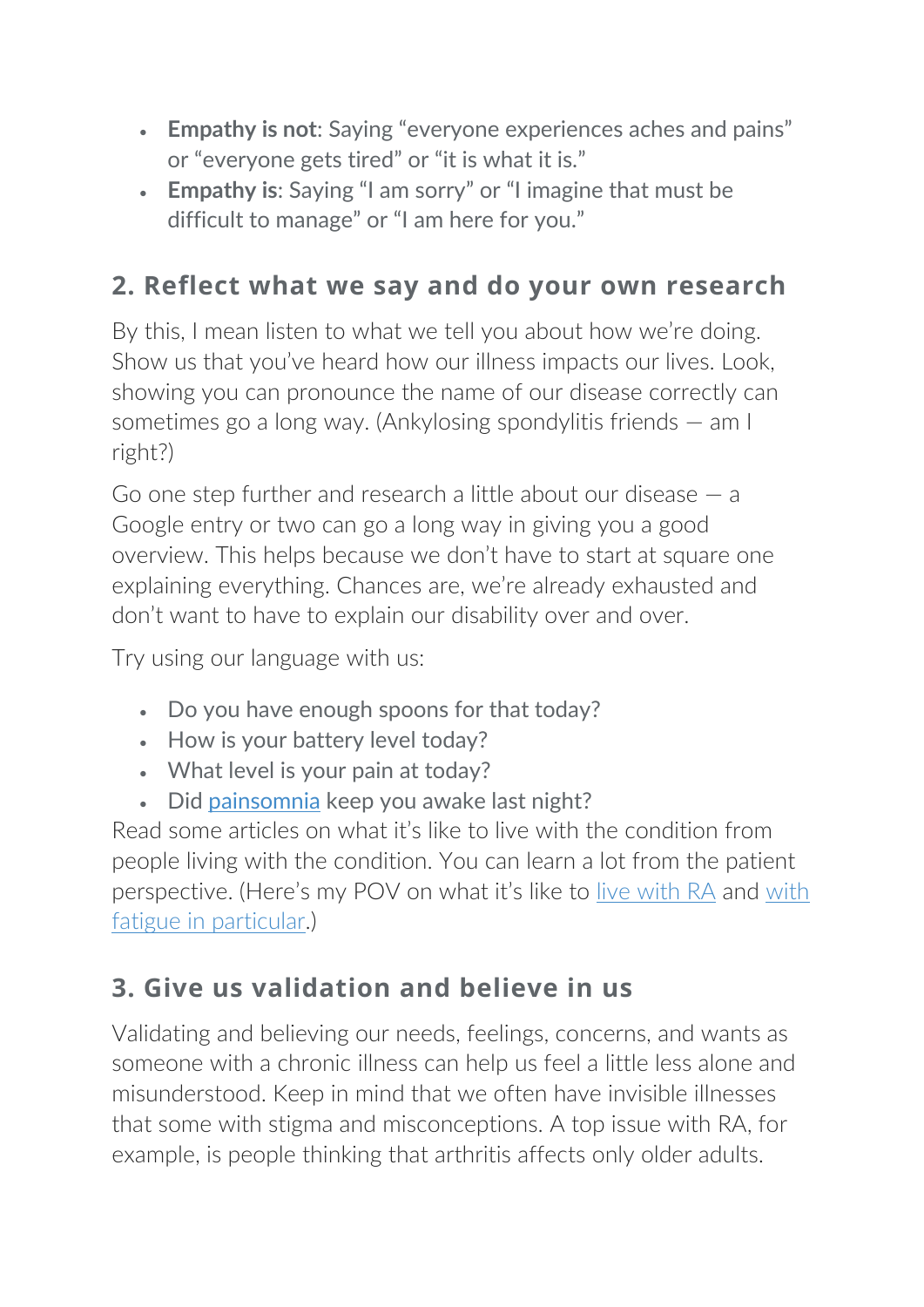- **Validation is not**: Saying "you'll be fine" or "at least you're young" or "it can't be that bad" or "but you don't look sick."
- **Validation is:** Saying "I understand that \*insert chronic illness\* can be debilitating. I can't imagine what it's like, but I am here to support you in your journey" or "I notice how hard you work toward your health! I am proud of you."

Recognize our achievements, but please note that we are not your inspiration porn. Please do not tell me that my misfortune in life inspires you to live a better life because you never know when or if your health will take a turn for the worse. Instead, tell me it inspires you to help others with misfortune in their lives to live a better life.

## **4. Show interest and support in our journey**

I had to say goodbye to a lot of my friends when I was diagnosed with rheumatoid arthritis. I've learned that it's easier for some people to be around when things are going well; when the going gets tough, people ghost you. I felt extremely isolated and alone. But the people who were willing to stick by me and take part in my new life made things so much better.

To show support in our patient journey, come to our doctor appointments. Exercise with us. Cook healthy recipes by our side (and help with cleaning up!). Join us for disease awareness events. Donate to charity in our honor. There are many ways you can engage in our journey to make it seem like normal life for us and help us feel less lonely.

### **5. Let us know that it's OK to not be OK**

Understand that many people living with a physical chronic illness also live with anxiety and depression. We are going to have dark days — with both our physical and mental health.

You can ask us what we like to do when we're in a funk. Take note of what makes us happy or just give us space if that's what we need (but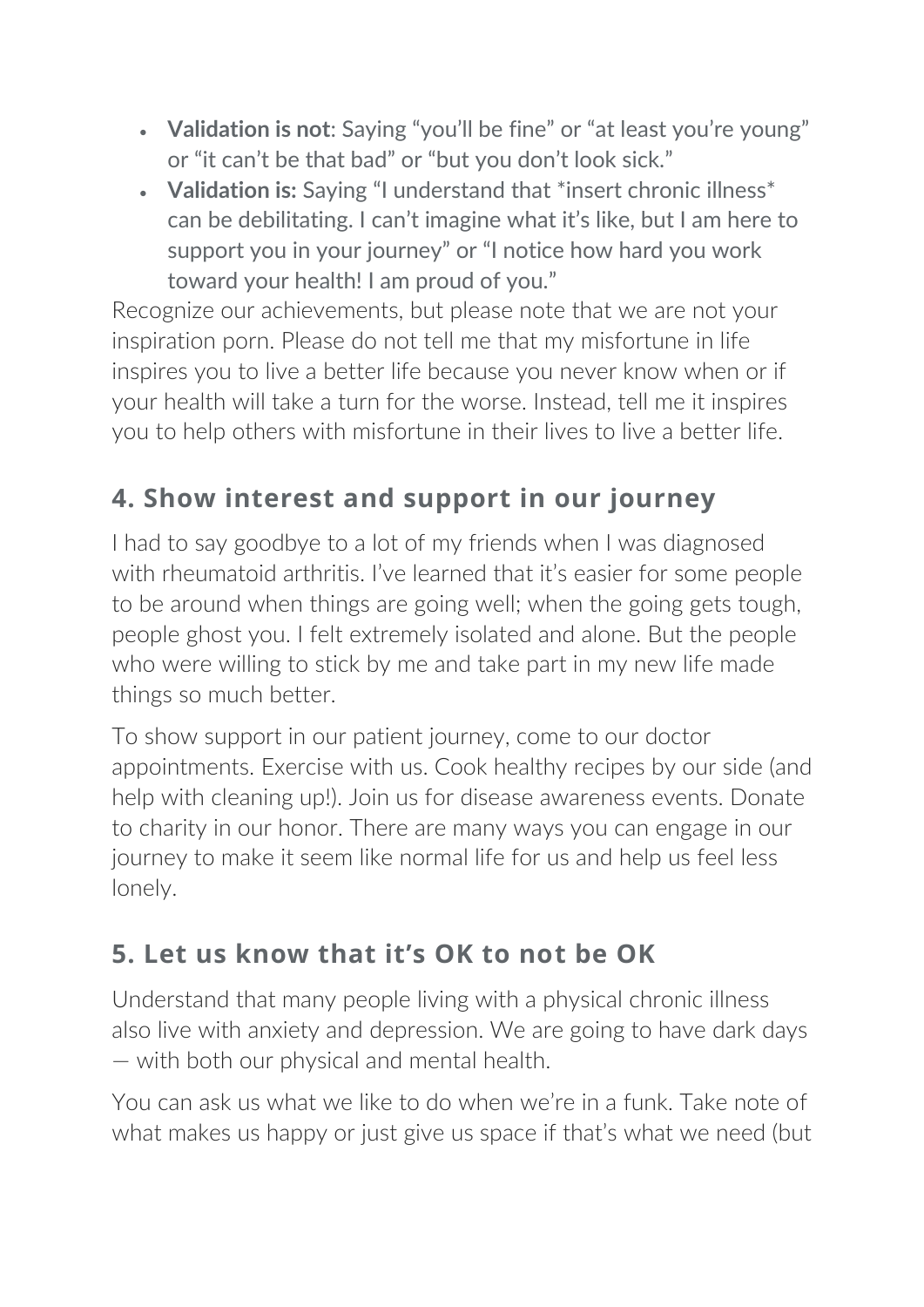don't be insulted if that's the case). Sometimes rest and personal space is just what we need.

- **Don't say:** "Get over it" or "just push through it" or "everyone has bad days" or "Yeah, I have pain too."
- **Do say**: "This is really hard" or "I'm thinking of you" or "I'm here for you." Curse at our disease with us. Cry with us or let us cry to you. Help us be comfortable with you so we can be real with you.

### **6. If you are able-bodied, offer help (but do not question why help is needed)**

It drives me nuts to have to explain to someone who already knows that I live with a debilitating condition why I am asking for physical help with something. Ummm, I'm asking for help because my arthritic joints and my fatigue-ridden body can't do it. Or if I do attempt it, I'll go into a flare and be out of commission for days (or longer). It sucks having to explain over and over why I can't do something at the ripe young age of 34.

For example, if you see something in our environment that we haven't done yet, don't ask us

continuously why. You can ask yourself, "Would this task make me break a sweat?" or "Would I have to watch my posture with that load?" If you answered yes, chances are, the task would put someone with a chronic illness into a painful flare – and that's why we are putting it off.

So instead of asking why we haven't done something, offer to help us. Sometimes we are just too stubborn to actually ask for help.

Some great ways to help someone with a chronic illness: grocery shopping, meal prep, house cleaning, running errands for them, yard work, or driving them around. (Plus: simply being their friend or loved one who listens.)